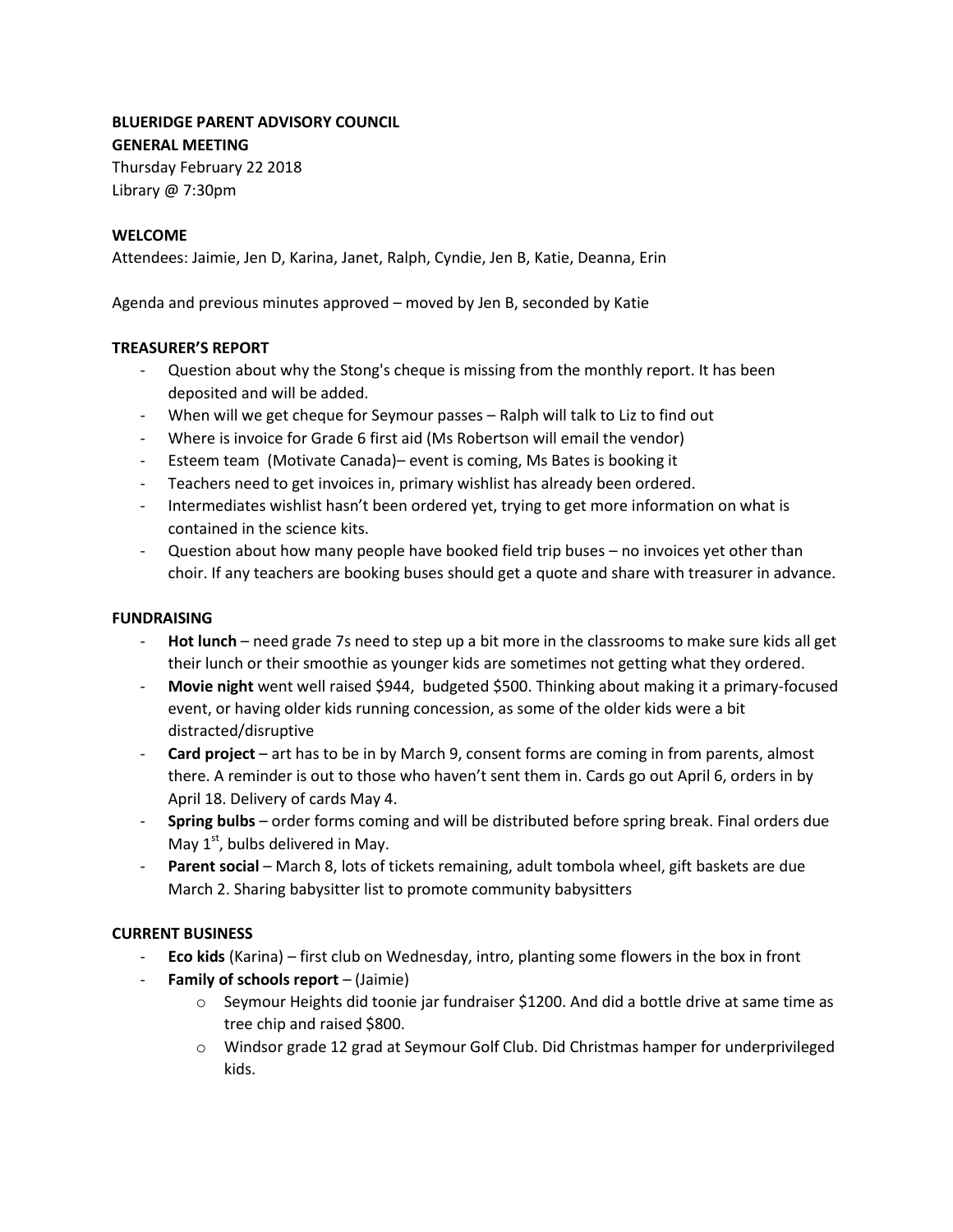**DPAC report** (Leah P) – Mel Montgomery was speaker, former PAC chair at Cleveland for years. Excited to meet and talk about growing the PAC. One idea is to connect with future kindergarten families and collect contact info at kindie orientation for those who'd like to get together before school starts to build early connections.

# - **Future goals and roles of the PAC**

- o Recruiting volunteers
- o Having an emergency preparedness committee to interact between school + PAC
- o Parent-led committees eg: Callback and hot lunch need to build a more solid pool of people
- o Focus more on having more people involved less
- o Developing larger goals so we are all working towards the same thing

### **NEW BUSINESS**

- Parent question about the daycare closing -> what's happening?
	- $\circ$  It is believed that the daycare has indicated that they are closing their site at the school. Ms Robertson was also asked by a parent and so she asked district what's happening, district said year to year they review capacity based on enrollment and enrollment isn't complete yet, too early to say

### **PRINCIPAL'S REPORT**

- o Parent conferences well attended, variety of formats, agendas full.
- o Report cards coming out Friday, March 9
- $\circ$  Is the PAC interested in running the fruit and vegetable fundraiser? Jen D looking at it for next year, fundraising committee will review soon as it needs to be booked now for the fall.
- $\circ$  Dietician from Action Schools came in, created a long shopping list of new suggestions of things based on healthy guidelines, if BPAC ever wants to talk about ideas she'd be happy to chat. We are supposed to follow healthy food guideline and brand name food list for food that we sell as a PAC. Dietician from Action Schools could be a resource on this.
- o Ordered 20 iPads and a cart through a learning grant.
- o Pink shirt day on Feb 28. Encourage kids to wear pink.
- $\circ$  50<sup>th</sup> anniversary celebration
	- Two key events: (1) open time capsule in April and (2) create an artistic legacy piece in the school
	- For the legacy piece would like to apply for an Art Starts grant for next year  $$ large grants available up to \$10,000. Art Starts will fund 70%, school/PAC needs to fund the remaining 30%.
	- Would like to start a committee including 4 staff plus 2-3 parents, to start to plan and also to write the grant. Interested parents can reach out to Jen Dickson
- o Upcoming events
	- H2Whoa March
	- BC Lions and Fortis BC re: energy consumption in April